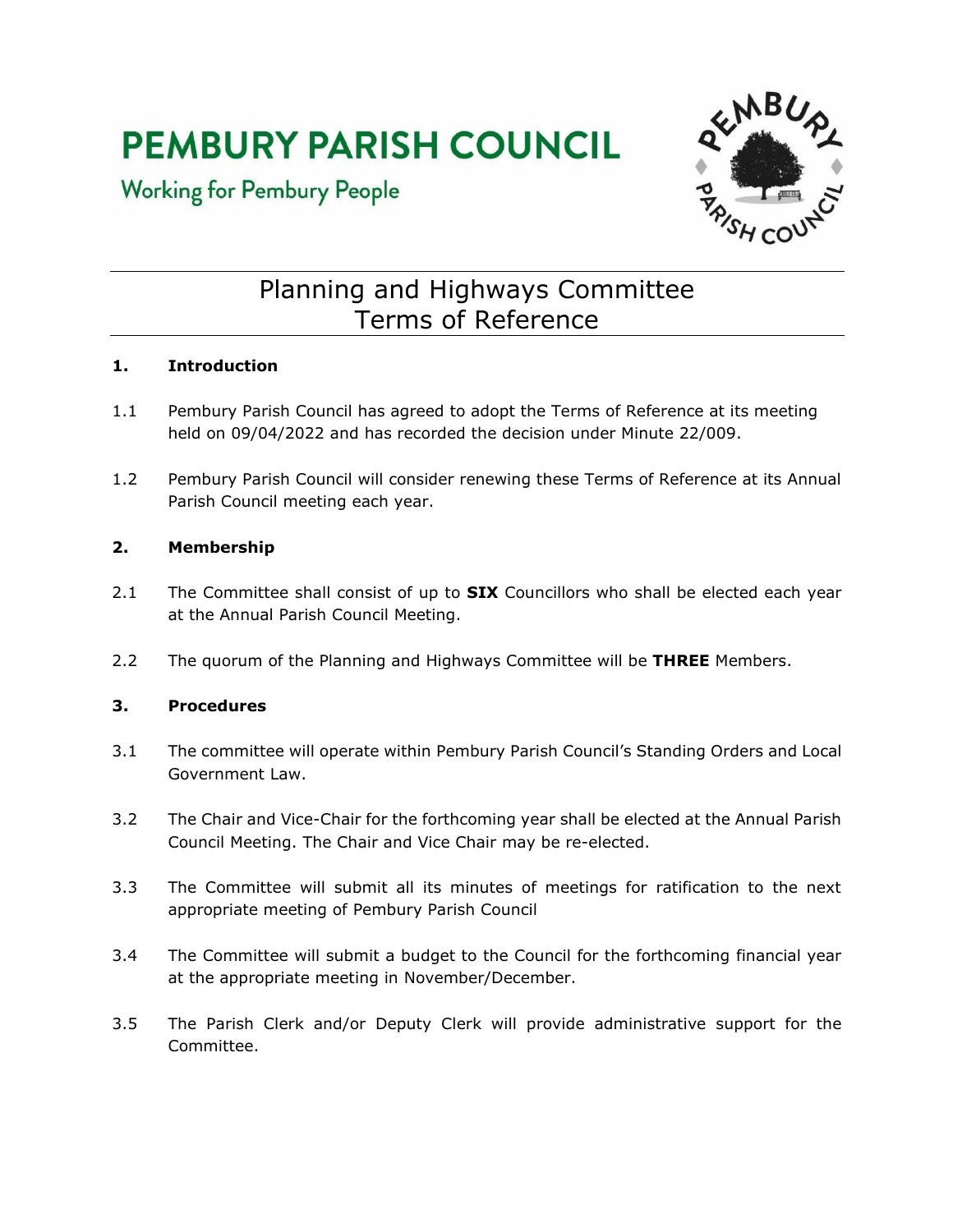#### **4. Meeting Dates**

- 4.1 The schedule of meetings shall be agreed at the Annual Parish Council meeting.
- 4.2 The Committee shall meet once every month on a Monday at 3:00pm in the Council Office, Lower Green Recreation Ground, Pembury TN2 4DZ unless otherwise agreed.

#### **5. Committee Functions and Delegated Powers**

The Committee shall:

- 5.1 Exercise the powers and duties of Pembury Parish Council in respect of the powers conferred to it from time to time under the Town and Country Planning Acts and the Orders and Regulations made under them.
- 5.2 Decide Pembury Parish Council's responses to consultations on planning applications received from Tunbridge Wells Borough Council and from Kent County Council and forward them in writing to the appropriate authority.
- 5.3 Attend site visits as appropriate for planning applications affecting Pembury and in accordance with agreed protocols.
- 5.4 Make recommendations to Pembury Parish Council on statutory and non-statutory planning policy documents.
- 5.5 Select from its membership a person or persons to represent Pembury Parish Council's previously agreed views at site meetings, public enquiries, Public Transport Liaison Group etc.
- 5.6 Consider road schemes relating to new highway proposals or improvements to existing roads.
- 5.7 To consider and put forward recommendations to Pembury Parish Council on the Tunbridge Wells Borough Local Plan.
- 5.8 Monitoring the application of the Neighbourhood Development Plan policies to ensure they have been applied consistently and interpreted correctly in response to planning applications both by this committee and the Tunbridge Wells Borough Council.
- 5.9 Maintaining a watching brief on national planning guidance and any changes to the Tunbridge Wells Local Plan, and considering any impact that changes have on the NDP. Accordingly, as required, making recommendations to Pembury Parish Council for a light-touch or more fundamental review of the NDP.